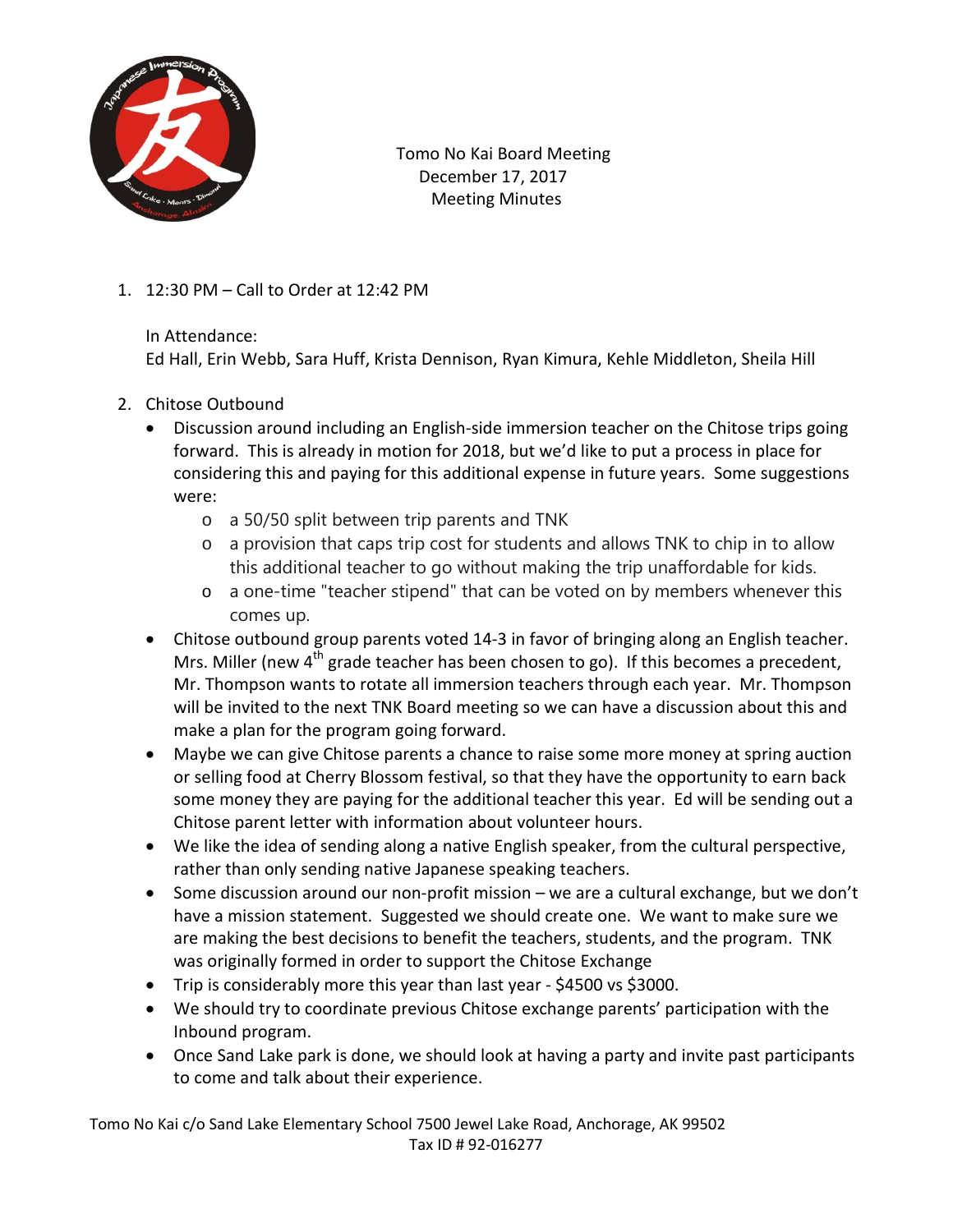- 3. Spring Auction Planning
	- Moving spring auction to April either March 31st or April 7th. Leaning towards the 7th Krista following up with the caterer. Need to check and see if the Davis room is available.
	- Need to have some volunteers to take specific jobs and run with them. After we confirm the venue is available and the caterer can make the change, we'll have Richard change the date on website.
	- Erin is going to update the spring auction donation request letter and coordinate the alcohol ask – she has an in with Odom Corp for wine.
	- Kehle said the owners of the Pioneer Bar have an immersion student, and she will ask them about donating some alcohol.
	- Need help soliciting donation items, collecting items, sorting items, storing items, filling out bid sheets, etc. Sheila can continue to help, but not at the level she helped with last year (solicited approx. 50% of the donations last year.)
	- Maybe we try to bundle items more so that we have fewer auction items with higher dollar values.
- 4. Cherry Blossom is April 20.
	- Matsumoto and Hattori aren't coordinating anymore. Kamimura and Kono will be coordinating Cherry Blossom. Joanna will also continue to coordinate. Would like to offer a few parents the opportunity to help coordinate and Chitose parents could help raise more trip money.
	- Need some more discussion on how to figure out an appropriate amount of food each year
- 5. Treasurer's report Ryan
	- Ended the year with 62K, now almost at 81K, still need to process stipends and cherry blossom proceeds. Going to be giving \$300 expense stipends to the interns. Will still have money going out for the inbound program.
	- Teachers ended up not going on the Fairbanks trip language program.
	- Ed will reach out to Mr. Thompson to see if any kids need help with tutoring that used to be an expense we paid for.
	- We now have a lockbox and need to coordinate checking the box. Erin drops her daughter off in the morning and can check the box and make the deposits. She can also check paypal and send that info to Ryan.
- 6. Next meeting at Erin's house 2/17 at 10:30 AM.
- 7. Adjourn

Upcoming Events: Chitose Inbound – January 8-12, 2018 Spring Auction – March 3, 2018 Japanese Speech Contest – TBA Spring of 2018

Tomo No Kai c/o Sand Lake Elementary School 7500 Jewel Lake Road, Anchorage, AK 99502 Tax ID # 92-016277